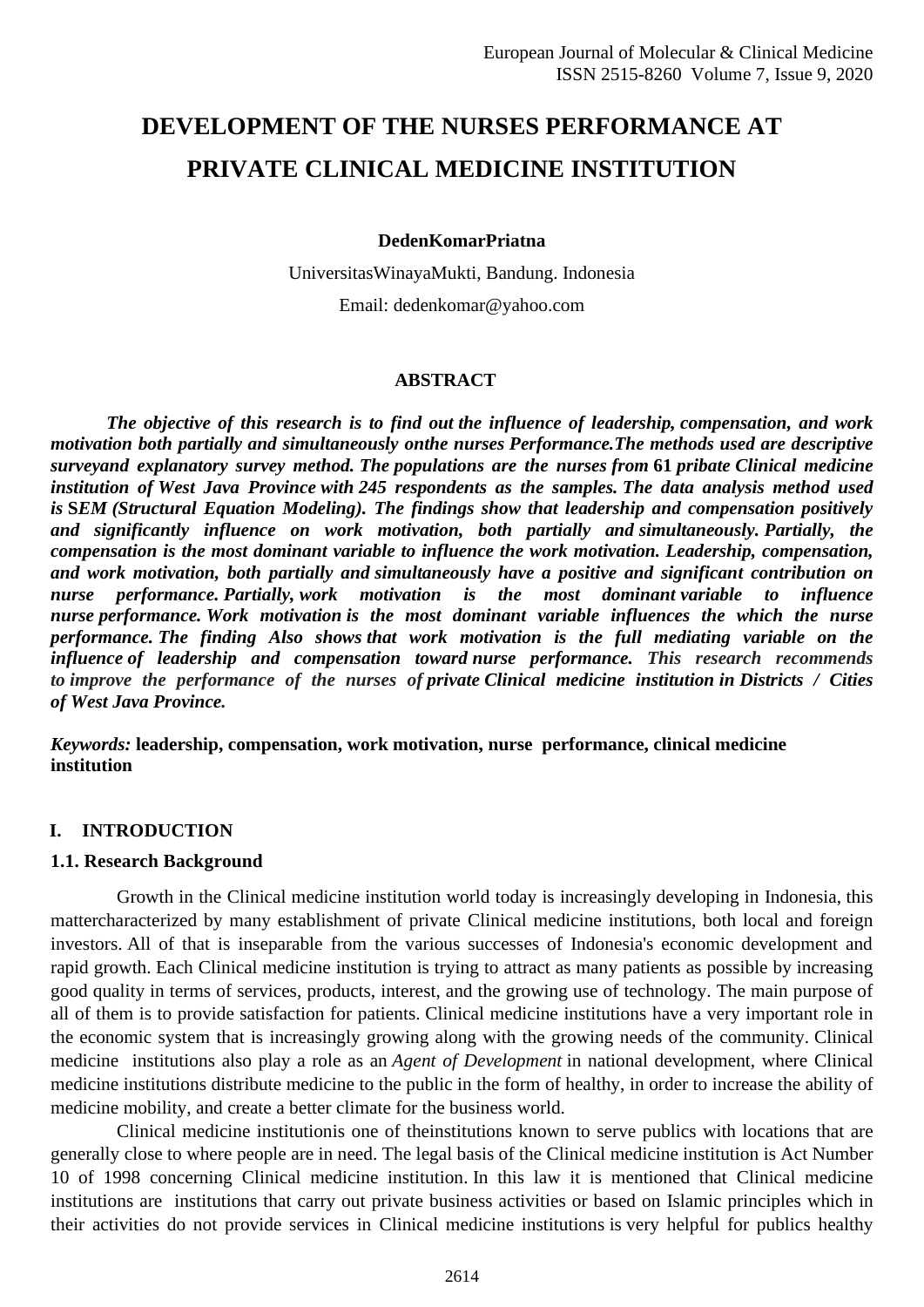because of the activities of Clinical medicine institutions is primarily intended to serve small businesses and rural communities. However, with the growing needs of the community, the task of the Clinical medicine institution is not only aimed at rural communities but also includes the provision of Clinical medicine institution services to people in economically weak groups in urban areas.

The number of Clinical medicine institution private in regency / municipality about West Javafluctuating, this has an impact also on the amount of a sales and the amount of patiens health. An increase in the number of sales means more and more patiens are health in Clinical medicine institutions, whereas an increase in the publics health means the balance of public health has increased from before. This means that more and more patiens are using Clinical medicine institution services.

The Clinical medicine institution intermediary function, both in the collection of third party medicine and other healthy product, faces constraints that cause a decrease in the growth of third party medicine and healthy. High healthy rates, weakening public purchasing power, and human resources (HR) owned by Clinical medicine institutions are one of the causes of declining sales growth.The Clinical medicine institution

with the functions *intermediary* in raising medicine from the public for further distribution to the public in the form of health continued to decline in growth.

Many factors lead to low performance of the Clinical medicine, which has the function of intermediation, both on third-party medicine. Some factors that become obstacles that cause a decrease in the growth of third party medicine and healthy include high sales interest rates, weakening purchasing power, equipment and technology used, and human resources (HR) owned. In order to create a healthy Clinical medicine institution system, in addition to improving the financial condition of the Clinical medicine institution system, it is also pursued by strengthening the Clinical medicine institution system that directs Clinical medicine institutions to *good corporate governance* practices and the fulfillment of prudential principles. Clinical medicine institutions as intermediary institutions must maintain trust at all times, therefore Clinical medicine institution need to be owned and managed by parties who meet the requirements of fit and proper, who in addition to having integrity also have high commitment and ability in supporting the development of sound Clinical medicine institution operations. In addition, the management of Clinical medicine institutions requires human resources that have high integrity, quality and have a good reputation.

Based on the description above background, so if these conditions are allowed to continue, it is feared the performance of nurses will continue to decline drastically that ultimately will further degrade the performance of the Clinical medicine institution.

## **II. LITERATURE REVIEW**

# **2.1 Nurse Performance**

Human Resources (HR) has an important role in achieving the organization's vision, mission and goals. In fact, its existence has become a talent in advancing companies to be able to compete in the midst of global competition. Abdul Hameed, et.aii (2014) states that organizational performance is determined by the performance of the organization'snurses themselves. Then Mahmood, Iqbal and Samsar (2014) through their research stated that nurse performance is the most important factor in organizational success, therefore there is a need to adopt an effective human resource strategy aimed at improving nurse performance in organization. But the existence of human resources ( HR ) alone is not enough, it requires quality human resources ( HR ) and international competitiveness, namely human resources ( HR ) that have superior performance (good). Not surprisingly, many companies dare to pay expensive nurses who perform superior and even they are looking for quality human resources (HR) to various countries.

Performance according to IbojoBolanleOdunlami and Asabi Oludele Matthew, (2014) Performance (work performance) is the work of quality and quantity achieved by a person / nurse in carrying out their duties in accordance with the responsibilities given to him. Performance is a concept that is universal which is the operational effectiveness of an organization, parts of the organization and its nurses based on predetermined standards and criteria. Organizations are basically run by humans, so performance is actually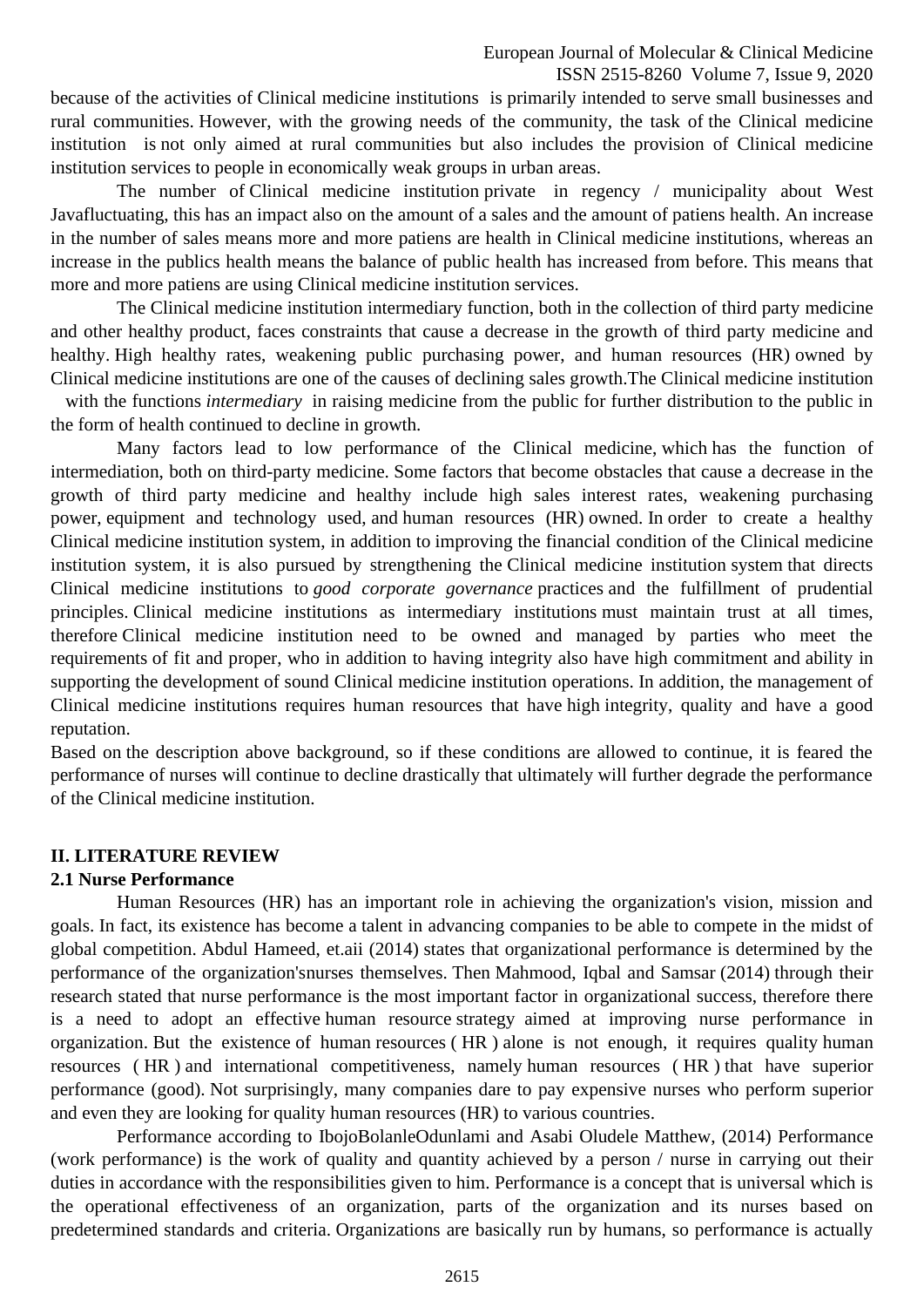European Journal of Molecular & Clinical Medicine ISSN 2515-8260 Volume 7, Issue 9, 2020

human behavior in playing the role that they perform in an organization to meet the standards of behavior that have been set in order to produce the desired results and actions.

In line with the explanation above, IrumShahzadi, Ayesha Javed, Syed ShahzaibPirzada, ShaguftaNasreen, and Farida Khanam, (2014) defines performance as a result or overall level of success of a person during a certain period in carrying out the task compared with various possibilities, such as standard outcomes, targets, or targets or criteria that have been determined in advance. The purpose and objective of performance is to set goals that are useful, not only for evaluating performance at the end of a certain period, but also the results of work processes throughout that period.

According to I GedeAgusAry Dharma, (2013) "performance can be improved by rectifying unwanted behavior through constructive feedback". It means that performance is not born by itself, the company has an obligation how to foster and develop nurses to behave as expected. Of course the provision of regular training is one of the efforts that can be done, but the company must be able to package the training program as part of the right target and appropriate. So the results of the training can significantly improve the ability of NURSEs to complete various tasks.

Based on the description of the theory above, then in this study the intended performance of NURSEs is the work achieved by an NURSE in carrying out their duties in accordance with the responsibilities given**.** Nurse performance consists of four dimensions, namely:

1) **The Work Quality dimension** consists of several indicators, namely:

- a) Accuracy in working
- b) Accuracy of work results
- c) The work in accordance with work procedures
- 2) **Dimensions of Work Quantity** which consists of several indicators, namely:
	- a) The work that is in accordance with the target set
	- b) Conformity of work results with time allocation in completing work
	- c) The speed of completion of work exceeds the standard time
- 3) **The Reliability Dimension** which consists of several indicators, namely:
	- a) The ability to carry out leadership instructions
	- b) Initiative in carrying out the work
	- c) Initiatives in solving problems
	- d) Work presence

4) **Work Attitude Dimension** which consists of several indicators, namely:

- a) Ability to work in teams
- b) Cooperation with leaders
- c) Loyalty to the leadership
- d) Loyalty to the organization

#### **2.2. Work Motivation**

In essence, human behavior is motivated by the desire to get something that is the goal of the activity. The word motivation comes from the Latin word *"Motive"* which means encouragement, the driving force or the strength contained in the organization that causes the organization to act or act. Furthermore, absorbed in English *motivation* means giving a motive, the emergence of motives or things that cause encouragement or circumstances that cause impetus. Erwin Dinata, YohanesOemar and Machasin, (2014) explains the motive as an encouragement of needs in nurses that need to be met so that the nurse can adjust to his environment, while motivation is a condition that can move nyrses to be able to achieve the goals of their motives.

According to FauzilahSalleh, ZaharahDzulkifli, Wan Amalina, and NurHaizal, (2011) defines motivation is as a person's needs, desires, impulses, impulses. Not many people can give birth to intrinsic motivation, most of the motivation in themselves is always triggered by other factors, such as work getting compensation, making mistakes getting sanctions, diligently studying because of scholarships and so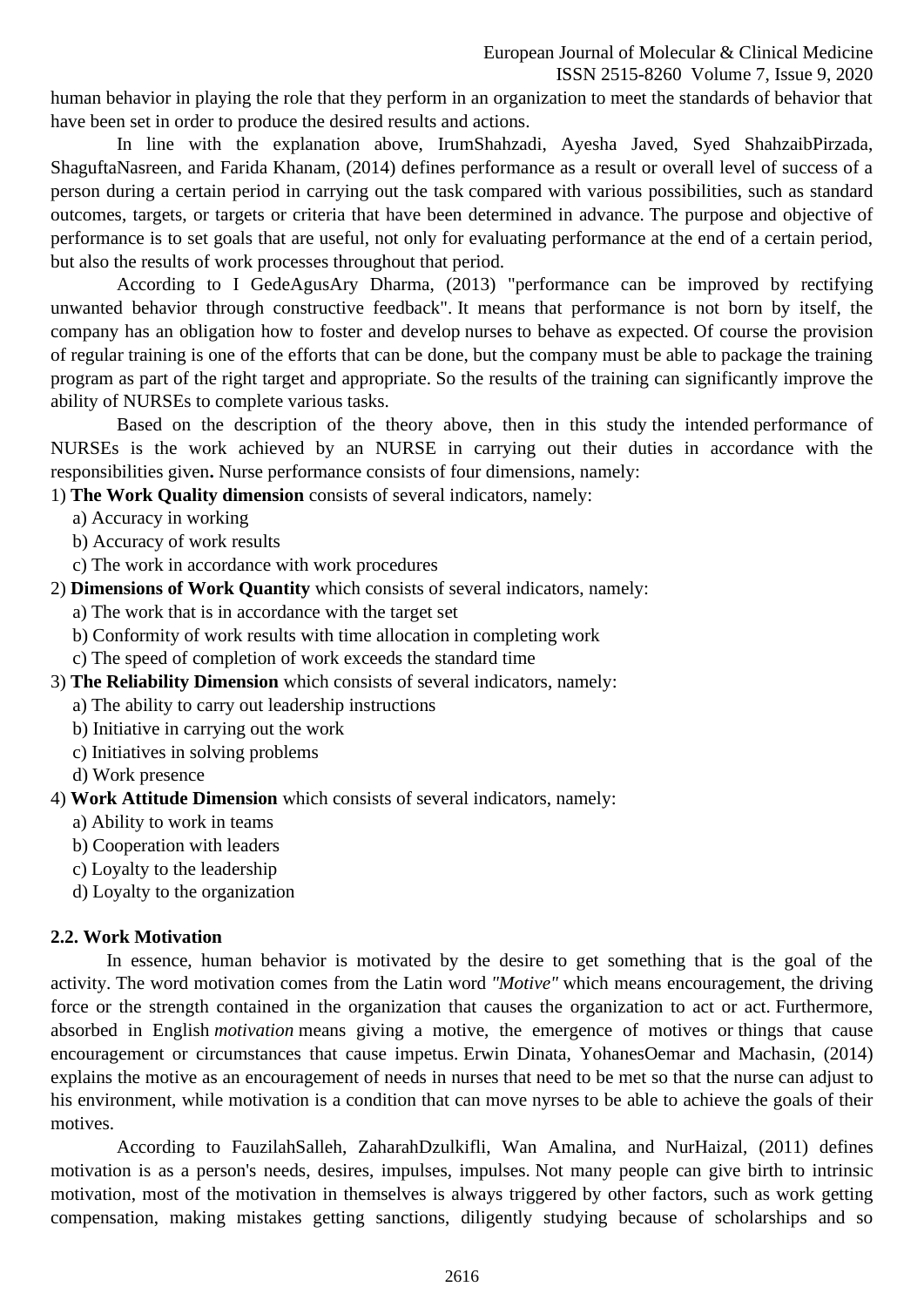European Journal of Molecular & Clinical Medicine

ISSN 2515-8260 Volume 7, Issue 9, 2020

forth. This condition is human instinct in general, so in everyday life external motivation always dominates the birth of internal motivation in the sense of Fauzilahet.all as an impetus that gives birth to the desire to achieve goals.

According to AgungWidhiKurniawan, (2012) motivation is defined as a process to arouse enthusiasm for work to always feel compelled to carry out work to achieve goals. The impulse in question is how the organization is able to meet the needs of life and the tendency to maintain life. This motivational theory emphasizes the basic reasons why someone works and the answer is quite simple, namely the fulfillment of the needs of life of workers and their families. Thus motivation becomes the law of dependency for nurses . Every organization that is able to provide what is needed for the lives of its nurses , by itself the nurses will bind themselves to the organization, they tend to survive and loyal to the organization. However, these conditions depend on the extent to which the organization views its nurses as mere assets or workers.

Based on the description above, then in this study **work motivation is the force that gives rise to enthusiasm in carrying out work in order to achieve goals.** The dimensions used to measure work motivation in this study are using the ERG theory from Clayton Alderfer which includes three dimensions, including:

- 1) **Dimension of Existence** , with indicators:
	- a. Suitability in fulfilling needs
	- b. Job security certainty
	- c. Protection at work
- 2) **Connected Dimension ,** with indicators:
	- a. Relationships with fellow nurses
	- b. Relationship with leadership
	- c. Relationship with work environment
- 3) **Growth Dimensions** , with indicators:
	- a. Recognition of work results
	- b. Award for work performance
	- c. Involvement in work
	- d. Job suitability with work ability
	- e. Development of self potential

# **2.3. Leadership**

The leader has a special position in an organization. Its existence is believed to be a person who can run, animate, develop, advance and achieve organizational goals. So that a leader must have a variety of advantages that are not owned by subordinates, including the position (position) as a symbol of power, with that leader has the *power* to rule directly against his nurses; leaders have charismatic, as a figure who can be a role model; the leader has an attraction as a lure for everyone around him being respectful and reticent; and the popular leader as one who is considered superior to the others. Cavazotte, F., Moreno, V., Hickmann, M., (2012) argues that leadership has the power to be able to distinguish between success and failure, both for organizations and for nurses. This understanding has an implicit meaning that leadership is a form of the highest place where he uses his influence to communicate his subordinates to achieve the goals of the organization / company that has been determined.

Emmanuel Akanpaadgi, Matthew Valogo, and Christopher Akaligang, (2014) explains leadership is an attempt to influence others interpersonally through the communication process, to achieve a goal. This understanding illustrates that leadership will be seen clearly what happens when the process of interaction between leaders and subordinates through the development of effective communication. In this case, the leader is always clicking communication to subordinates on various matters relating to the employment or regarding the settlement problem, thus awakened openness between one another which makes the atmosphere more intimate work.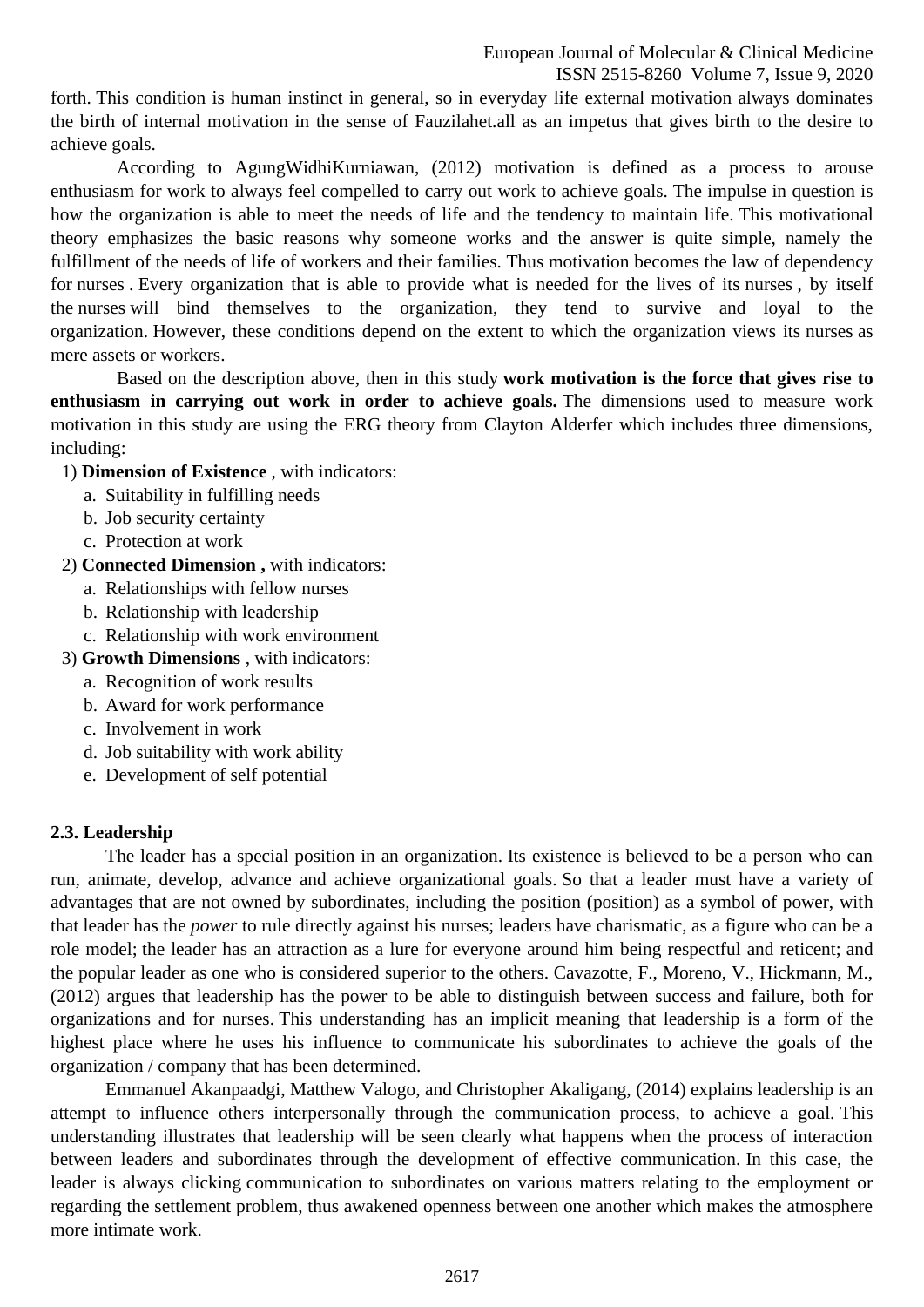HashimZameer, Shehzad Ali, WaqarNisar, and Muhammad Amir, (2014) defines leadership of a process of social influence ( *a social influence proces s to influence people to Achieve a common goal* ). This opinion has a very comprehensive explanation, that leadership is not a power, position or rank that is able to control people to do what they want, but leadership is a good attitude, exemplary behavior, polite speech, broad thinking, being flexible and wise in making decisions. Thus leadership is oriented to the environment, how nurses, how patients, how society, how business owners and so forth in achieving a common goal that is welfare. Therefore the leader will not talk about personal, materialistic or command matters, instead he will invite everyone to realize what must be done and what is a good way to achieve a common goal.

Mappamiring, (2015) argue that leadership is a social interaction between leaders and followers , in social interaction both parties can give each other the freedom to use their power to achieve the goals of the social system and personal goals of each. According to this opinion that leadership in fact puts forward the democratic aspect, in which there are elements of freedom in expressing the ability and expertise in achieving goals.

Based on the description of the theory above, in this research leadership is the ability of leaders to influence, motivate and set an example for followers in achieving their goals. The dimensions and indicators used are:

- 1) **Behavioral** Dimensions , with indicators:
	- a. Be a role model
	- b. Inspirator
	- c. Directions
- 2) Dimensions of **Managerial Ability** , with indicators:
	- a. Accuracy in overcoming problems
	- b. Participatory
	- c. Creating good working conditions
- 3) **Supervision** Dimensions , with indicators:
	- a. Giving Guidance
	- b. Provide evaluation

## **2.4. Compensation**

Creating a solid and well-performing work team requires management's ability to build good relations with the work team. One way is to plan a good compensation scheme (Masud Ibrahim and Veronica AduBrobbey, 2015). With adequate compensation, job satisfaction will be created which gives rise to work motivation so that effective performance is born.

Marwansyah and YohanesOemar, (2015) stated " *Compensation is the human Resources Management function that deals with every type of reward individuals receive in exchange for performance organizational tasks".* Compensation is the implementation of the human resource management function related to work agreements with nurses in exchange for performance with compensation given. In simple terms compensation is accepted if the nurse fulfills his obligations, namely carrying out the work given and vice versa the company fulfills its obligations which is to compensate the nurse's performance. This implies that there is a mutually interconnected relationship between nurses and business owners, among others respecting each other's roles and functions in order to achieve common goals.

In line with the above view KadekArySetiawan and Ni WayanMujiati, (2016) describe compensation as something that nurses receive as a substitute for their service contribution to the company. Giving compensation is one of the implementation of HRM functions that relate to all types of individual awards as an exchange in carrying out organizational tasks.

Furthermore Haryono (2007) explained that compensation is anything that is received by nurses as a reward for their work. The purpose of thecompensation system is to value performance, ensure fairness, retain nurses, obtain quality nurses, control costs, meet regulations. Sedarmayanti surfaced basic purposewhy people want to work, and therefore the company should be able to meet their expectations, which is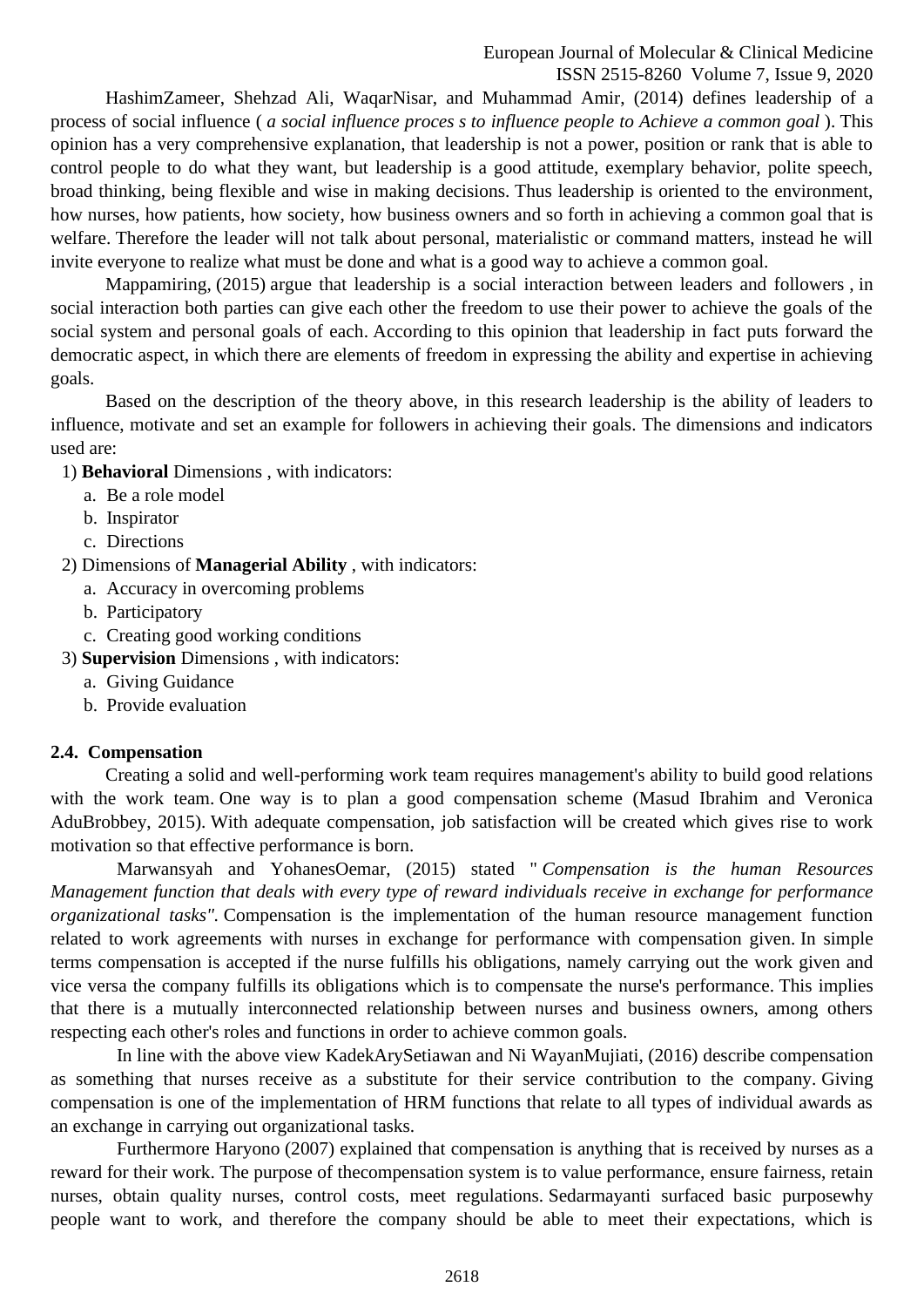compensated appropriately and in accordance with the work of nurses. But in reality, many companies consider compensation as one of the biggest burdens, therefore adjustments need to be made in such a way as to reduce the burden, so businesspeople cannot avoid making it so that the salaries of nurses are minimal.Ficke H. Rawung, (2013) explains that:

*More specifically, such compensation includes both financial and nonfinancial rewards. Financial rewards include direct payments plus indirect payments in the form of NURSE benefits. Non financial rewards include everything in a work environment that enhances a worker's sense of self respect and esteem by others.*

Cascio explained that compensation consisted of financial and non- financial compensation . As we know that financial compensation is given direct wages to the nurse organization that had salary, incentives and bonuses. While non- financial compensation includes everything in work experience that can increase nurse feelings, a sense of respect and respect.

The explanation above, explains the compensation system that occurs in general, where a person gets what he has done based on different levels, although each direct compensation in the form of salary is definitely given, non- financial compensation becomes a different new expectation and makes people more valuable from other people. The following is illustrated by Ficke H. Rawung, (2013).

In detail we can see the compensation system that has been described by Ficke H. Rawung, (2013). Direct financial compensation includes salaries, transportation allowances, bonuses, incentives, holiday allowances, overtime pay, and other direct benefits. Indirect compensation includes promotion of positions, insurance, benefits, and inclusion in share ownership. Whereas non-financial compensation includes program involvement, decision making, policy makers, effective supervision, recognition, training opportunities and participation in maintaining organizational culture.

From some of the above understanding, the authors synthesize that, **compensation is all financial and non-financial giving provided by the organization as a remuneration for the performance that has been done by** nurse**s** . The compensation dimension is:

1) **Dimensions Compensation Finansial** which includes indicators:

- a. The amount of salary received
- b. Magnitude of incentives received
- c. The amount of bonus received
- d. Amount of meal allowance received
- e. The amount of money received
- f. Amount of overtime allowance
- g. Magnitude allowance
- h. Amount of holiday allowance
- i. The amount of health benefits
- j. The amount of pension benefits
- k. Amount of annual leave allowance

2) **Dimensions Compensation Non Finansial** which includes indicators:

- a. Provision of protection programs
- b. Award level
- c. Career path
- d. Level of training opportunities
- e. Level of recognition

# **IV. METHODOLOGY**

# **4.1 Method Used**

The object of research that becomes the independent variable in this study is leadership and compensation, the intermediate variable is work motivation, while the dependent variable is nurse performance.The nature of this research is descriptive and verification. Descriptive research is research that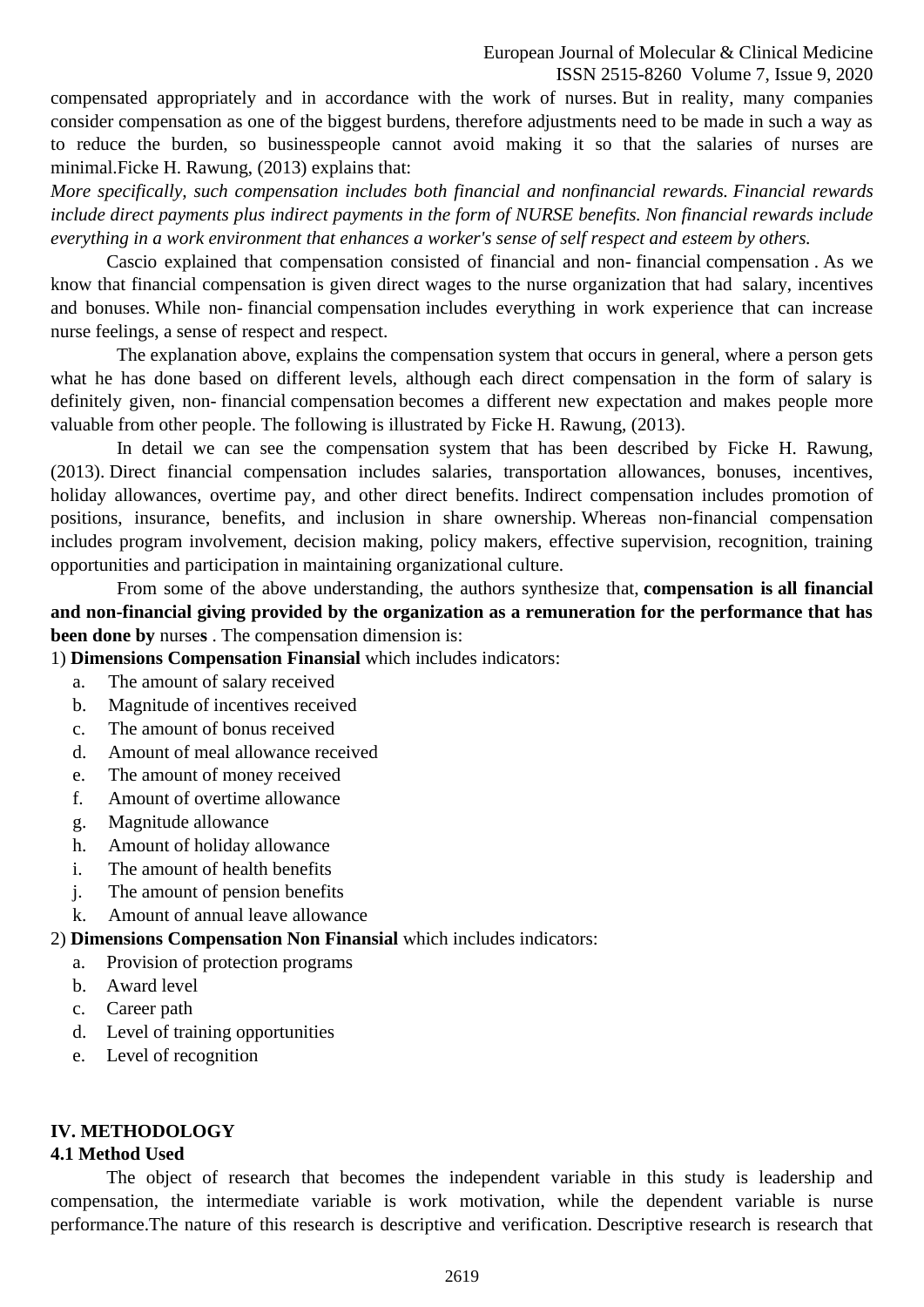aims to obtain a description of the characteristics of variables. The nature of verification research basically wants to test the truth of a hypothesis carried out through data collection in the field. Where in this study will be tested whether leadership and compensation affect work motivation and nurse performance. Considering the nature of this research is descriptive and verification carried out through data collection in the field, the research method used is *descriptive survey* method and *explanatory survey* method .The unit of analysis in this study is the nurses of privateClinical medicine institutions. The time period of this research is a *cross section time horizon ,* that is information from a portion of the population (sample of respondents) collected directly at the scene empirically with the aim to find out the opinions of some populations towards the object being studied.

According to Muhamad Rizal, M. SyafiieIdrus, Djumahir and RahayuMintarti, (2014) population is a generalization area that consists of objects / subjects that have certain qualities and characteristics determined by researchers to be studied / examined and then drawn conclusions. While Weston and Gore, (2006) states that the population is a whole group of people, events, or things that researchers want to investigate for research. The sample is part of the number and characteristics possessed by the population (Muhamad Rizal, M. SyafiieIdrus, Djumahir and RahayuMintarti, 2014)). While Weston and Gore, (2006)states that the sample is a subgroup or part of the population consisting of several selected members of the population, in other words a portion of the population element.Joreskog and Sorbom ( 2001: 32) in Weston and Gore, (2006) state that the sample size needed for *Strucural Equation Model analysis* is at least 200 observations.

The sampling method used in this study is to use probability sampling. According to Weston and Gore, (2006), probability sampling is a sampling method that provides equal opportunities for each element (manager) of the population to be selected as a sample. Then the probability sampling method used in sampling is the proportionate random sampling technique. Meanwhile, according to Weston and Gore, (2006) that the proportionate random sampling technique is sampling where the population elements consist of proportionally smaller elements. While Weston and Gore, (2006) proportionate random sampling is a sampling technique used to determine samples when the object to be examined or data sources are very broad.

## **V. RESULTS AND DISCUSSION**

This chapter explains the results of data analysis that have been carried out based on the research methods described in the previous chapter. The discussion of this chapter begins with an explanation of the data from the research respondents' profiles. Then proceed with a discussion of the results of processing and analysis of data, and ends with conclusions obtained based on data analysis that has been done.

## **5.1 Results**

 Based on the distribution of questionnaires as many as 245 samples to the nurses of privateClinical medicine institutions in WEST JAVA Province / City that were used as respondents. After collecting the results of filling out the questionnaire by the respondents it turned out that as many as 245 returned (all returned) and all were declared valid.

In this study, the analysis of this study was carried out by the *Structural Equation Model* (SEM) method using a *two stepapproach* , as proposed by Anderson and Gerbing (1998), namely

- (1) Analysis of the measurement model, which is intended to see the validity and the reliability of each construct (the relationship between latent variables (LV) and dimensions / manifests ) .
- (2) Structural model analysis, which is intended to study the relationship between constructs (the relationship between LV).

Structural model analysis is carried out with the aim to examine the relationship between latent variables ( *Latent Variables* or *LV* ) that exist in the research model. This study also tests the various hypotheses proposed and explained in the previous chapter. There are two forms of testing carried out in the structural model analysis, namely the overall model fit test ( *GOF* ) and the structural model suitability test.

In the overall model suitability test, it has the same steps as the suitability test of the measurement model. The results of this conformity test are in the form of *Goodness Fit of Statistics* (GOF) values . While the structural model suitability test is carried out through an examination of the significance of the estimated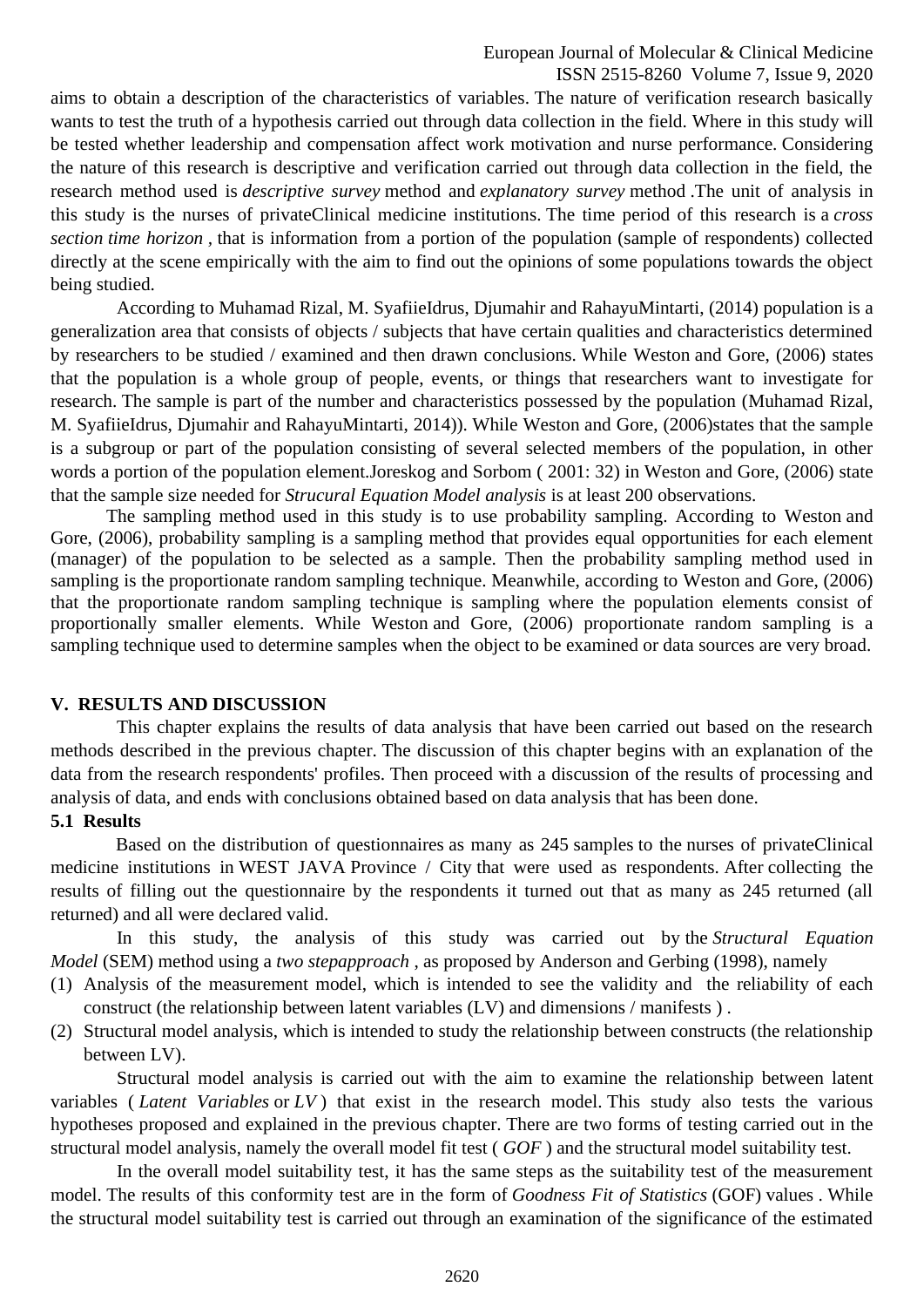coefficients. If the value of  $|\geq t| \geq 1.96$ , then it shows that the coefficient is significant. The suitability test for structural model compatibility is the same as the suitability test for the *full model* as shown in Figure 1 and 2 below.



Chi-Square=173.13, df=48, P-value=0.00000, RMSEA=0.083

**Figure 1 . Structural Model (** *Standardized* **)**



Chi-Square=173.13, df=48, P-value=0.00000, RMSEA=0.083

#### **Figure 2. Structural Model (** *t-value* **)**

Based on Figure 1 and 2 it can be seen the relationship between exogenous variables and endogenous variables. The results of testing the significance of the relationship between latent variables, or the trajectory between two latent variables, can be seen in Table 1 below. In Table 1 the coefficient values generated and the  $t$  *value are* shown. If the structural trajectory has a value of  $t$  *value*  $\geq$  1.96, then the coefficient of the trajectory is declared significant, and if *t value* <1.96, it is concluded that the coefficient of the trajectory is not significant.

| N<br>$\bf{0}$  | <b>Structural Tracks</b>                                   | <b>Koe</b><br>$f \cdot P$<br>ath<br>way | t <sub>val</sub><br>ue | $t_{\text{crit}}$<br>eria | U ji res<br>ults |
|----------------|------------------------------------------------------------|-----------------------------------------|------------------------|---------------------------|------------------|
| $\mathbf{1}$   | Leadership $\rightarrow \Box$ Wo<br>rk Motivation          | 0, 2<br>8                               | 3.8<br>3               | 1.9<br>6                  | Signific<br>ant  |
| $\overline{2}$ | Compensation $\rightarrow \Box$<br><b>Work Motivation</b>  | 0, 5                                    | 6.2<br>4               | 1.9<br>6                  | Signific<br>ant  |
| 3              | Leadership $\rightarrow \Box$ NU<br><b>RSE Performance</b> | 0, 2                                    | 3.5<br>8               | 1.9<br>6                  | Signific<br>ant  |
| 4              | Compensation $\rightarrow \Box$<br><b>NURSE</b>            | 0, 2<br>2                               | 2.6                    | 1.9<br>6                  | Signific<br>ant  |

**Table 1. Significance Between Variables**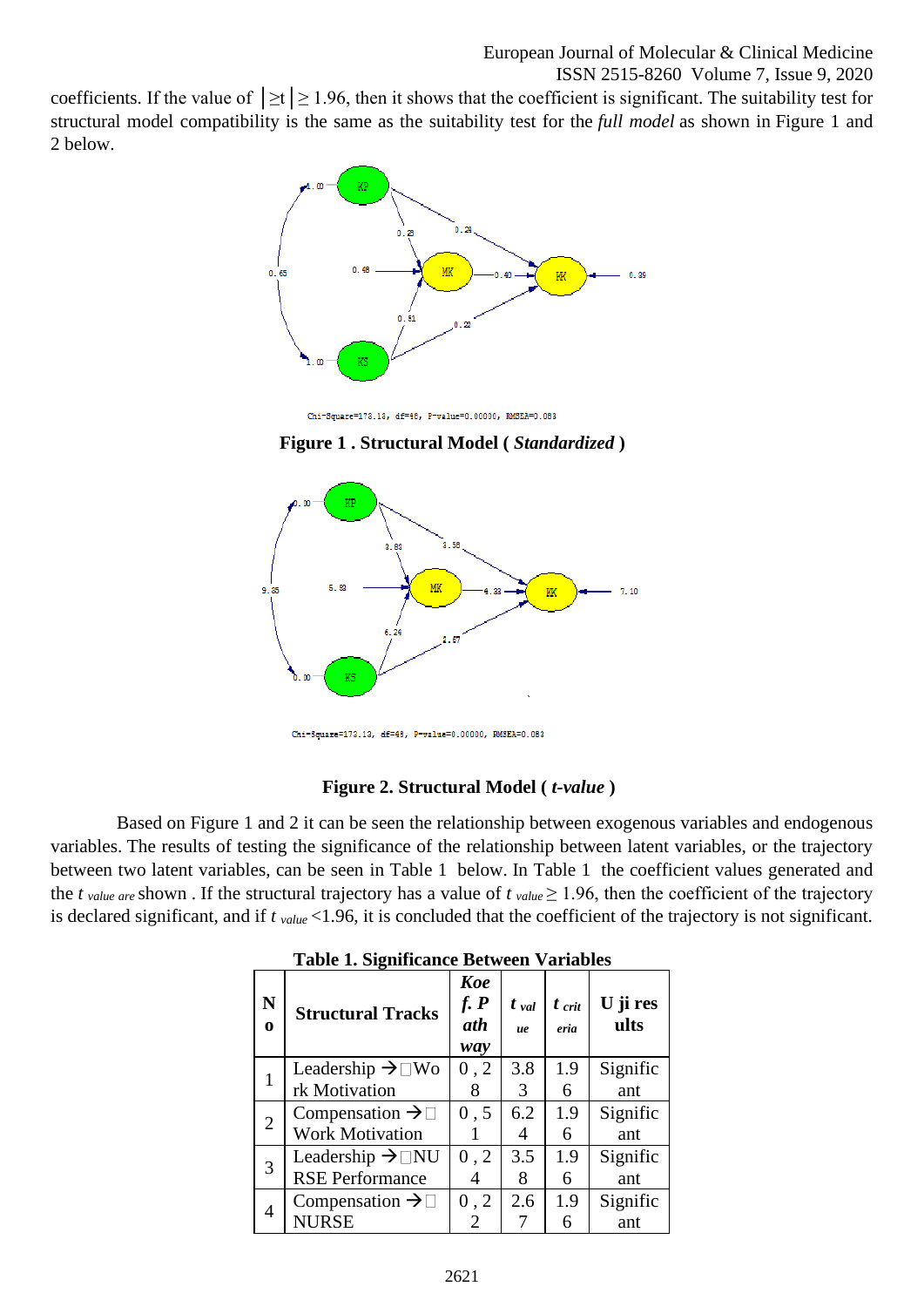| N<br>$\mathbf 0$ | <b>Structural Tracks</b>                                           | Koe<br>$f. P$<br>ath<br>way | t <sub>val</sub><br>ue | $t$ crit<br>eria | U ji res<br>ults |
|------------------|--------------------------------------------------------------------|-----------------------------|------------------------|------------------|------------------|
|                  | Performance                                                        |                             |                        |                  |                  |
| 5                | Work<br>Motivation $\rightarrow \Box$ NU<br><b>RSE Performance</b> | 0.40                        | 4.3<br>3               | 1.9<br>6         | Signific<br>ant  |

*Source: Data processing results , 2017 ( LISREL 8. 80)*

# **5.2. Discussion**

# **5.2.1. Leadership Has a Positive and Significant Effect on Work Motivation**

The results of the data analysis with statistical tests proved that the leadership of positive and significant impact on nurse motivation Rural Clinical medicine institution of 0, 28 , the path coefficient shows that the contribution of the direct effect of leadership on job motivationfor 7 , 84 % While the contribution of the indirect effect of leadership on nurse motivation is at 9,28 %.

According to YohanesSusanto, (2016) defines motivation is as a person's needs, desires, impulses, impulses. Not many people can give birth to intrinsic motivation, most of the motivation in themselves is always triggered by other factors, such as work getting compensation, making mistakes getting sanctions, diligently studying because of scholarships and so forth. This condition is human instinct in general, so in everyday life external motivation always dominates the birth of internal motivation in the sense of Edwin B. Flippo as an impetus that gives birth to the desire to achieve goals.

According to YopiDwiHariValianto and Tri Yuniati, (2015) motivation is defined as a process to arouse enthusiasm for work to always feel compelled to carry out work to achieve goals. The impulse in question is how the organization is able to meet the needs of life and the tendency to maintain life. This motivational theory emphasizes the basic reasons why someone works and the answer is quite simple, namely the fulfillment of the needs of life of workers and their families. Thus motivation becomes the law of dependency for nurses . Every organization that is able to provide what is needed for the lives of its nurses , by itself the nurses will bind themselves to the organization, they tend to survive and loyal to the organization. However, these conditions depend on the extent to which the organization views its nurses as mere assets or workers.

# **5.2.2. Compensation Impact Positive and Significant Against Work Motivation**

The results of the data analysis with statistical tests proved that the compensation positive and significant impact on nurse motivation Rural Clinical medicine institution of 0,51, the path coefficient shows that the contribution of the direct effect of compensation on NURSE motivation for 26,01 %. While the contribution of the indirect effect of compensation to nurse motivationis at 9,28 %.

Furthermore Emmanuel Akanpaadgi, Matthew Valogo, and Christopher Akaligang, (2014) explained that compensation is anything that is received by nurses as a reward for their work. The purpose of thecompensation system is to value performance, ensure fairness, retain nurses, obtain quality nurses, control costs, meet regulations. Emmanuel et.all surfaced basic purposewhy people want to work, and therefore the company should be able to meet their expectations, which is compensated appropriately and in accordance with the work of nurses. But in reality, many companies consider compensation as one of the biggest burdens, therefore adjustments need to be made in such a way as to reduce the burden, so businesspeople cannot avoid making it so that the salaries of nurses are minimal.

# **5.2.3. Leadership and Compensation Together have a Positive and Significant Effect on Work Motivation**

The results of data analysis with statistical tests state that leadership, and compensation together have a positive and significant effect on nurse work motivation , with the joint contribution amounting to 52 %,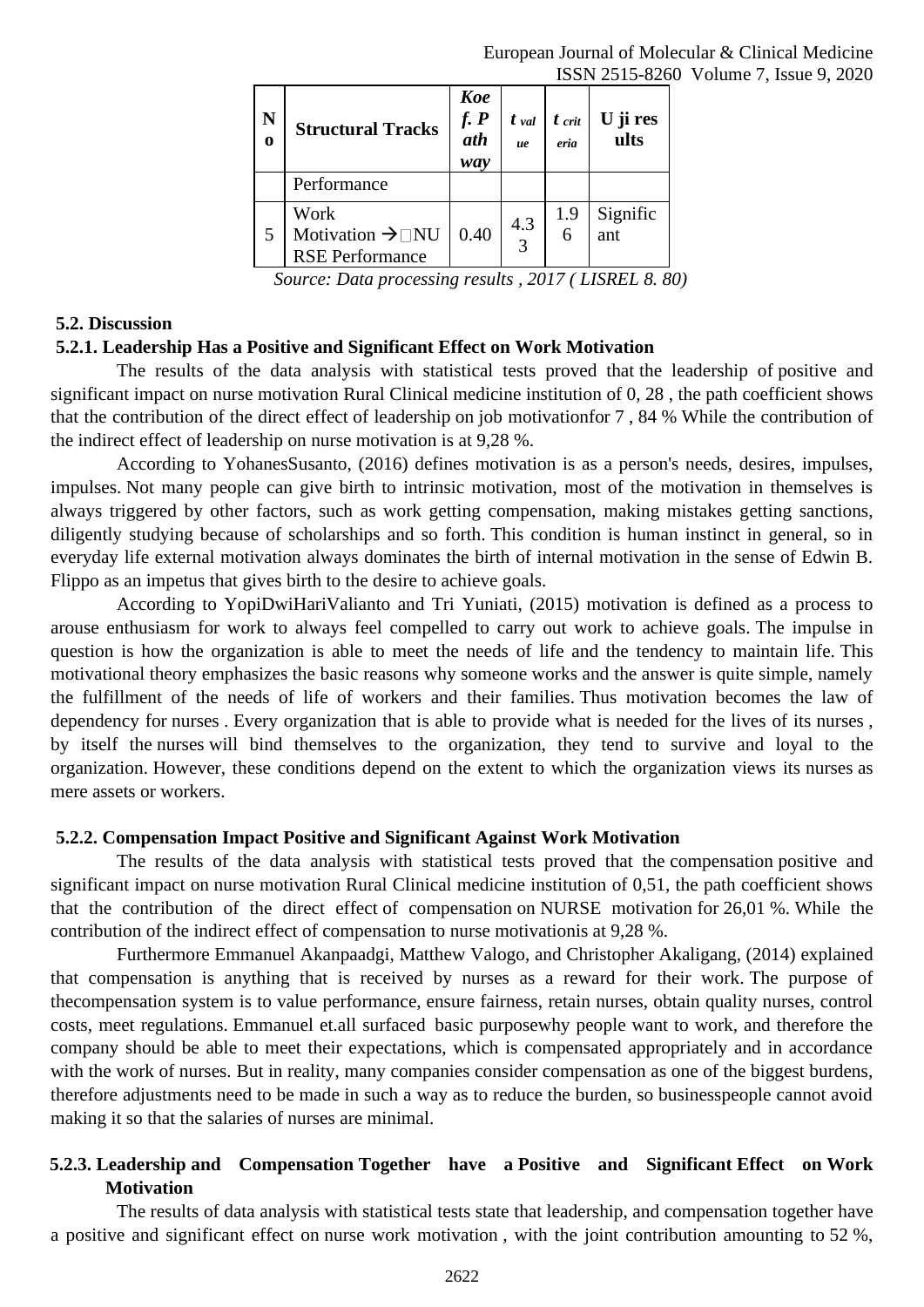while 48 % is influenced by variables other than leadership, and compensation. But partially the most dominant variable influence on work motivation of nurses of Clinical medicine institutions is the compensation variable that is equal to 0, 51 with a total contribution of 35,29 %.According to FauzilahSalleh, ZaharahDzulkifli, Wan Amalina, and NurHaizal, (2011) defines motivation is as a person's needs, desires, impulses, impulses. Not many people can give birth to intrinsic motivation, most of the motivation in themselves is always triggered by other factors, such as work getting compensation, making mistakes getting sanctions, diligently studying because of scholarships and so forth. This condition is human instinct in general, so in everyday life external motivation always dominates the birth of internal motivation in the sense of Fauzilahet.all as an impetus that gives birth to the desire to achieve goals.

#### **5.2.4. Leadership Has a Positive and Significant Impact on Nurse Performance**

The results of the data analysis with statistical tests proved that the leadership of positive and significant effect on the performance of nurses of Rural Clinical medicine institutions of 0,24 , the path coefficient shows that the contribution of the direct influence of leadership on nurse performance amounted to 5.76 %. While the contribution of indirect leadership influence on nurse performance is 10,92 %.According to Connie, (2013) "performance can be improved by rectifying unwanted behavior through constructive feedback". It means that performance is not born by itself, the company has an obligation how to foster and develop nurses to behave as expected. Of course the provision of regular training is one of the efforts that can be done, but the company must be able to package the training program as part of the right target and appropriate. So the results of the training can significantly improve the ability of NURSEs to complete various tasks.

## **5.2.5. Compensation Impact Positive and Significant onNurse Performance**

The results of the data analysis with statistical tests proved thatthe compensation positive and significant effect on the performance of nurses of Clinical medicine institutions of 0,22, the path coefficient shows that the contribution of the direct effect of compensation to the nurse's performance of4,84 % . While the contribution of the indirect effect of compensation to thenurse's performance is equal to 9,86.

Cavazotte, F., Moreno, V., Hickmann, M., (2012)stated " *Compensation is the human Resources Management function that deals with every type of reward individuals receive in exchange for performance organizational tasks".* Compensation is the implementation of the human resource management function related to work agreements with nurses in exchange for performance with compensation given. In simple terms compensation is accepted if the nurse fulfills his obligations, namely carrying out the work given and vice versa the company fulfills its obligations which is to compensate the nurse's performance. This implies that there is a mutually interconnected relationship between nurses and business owners, among others respecting each other's roles and functions in order to achieve common goals.

## **5.2.6. Work Motivation Has a Positive and Significant Effect on Nurse Performance**

The results of the data analysis with statistical tests proved that nurse motivation positive and significant effect on the performance of nurses of Clinical medicine institutions of 0,40, the path coefficient shows that the contribution of the direct effect of nurse motivation on nurse performance by 16 %. While the contribution of the indirect influence nurse motivationon nurse performance is equal to 13,91 %.

In essence, human behavior is motivated by the desire to get something that is the goal of the activity. The word motivation comes from the Latin word *"Motive"* which means encouragement, the driving force or the strength contained in the organization that causes the organization to act or act. Furthermore, absorbed in English *motivation* means giving a motive, the emergence of motives or things that cause encouragement or circumstances that cause impetus. Biatna Dulbert, (2008) explains the motive as an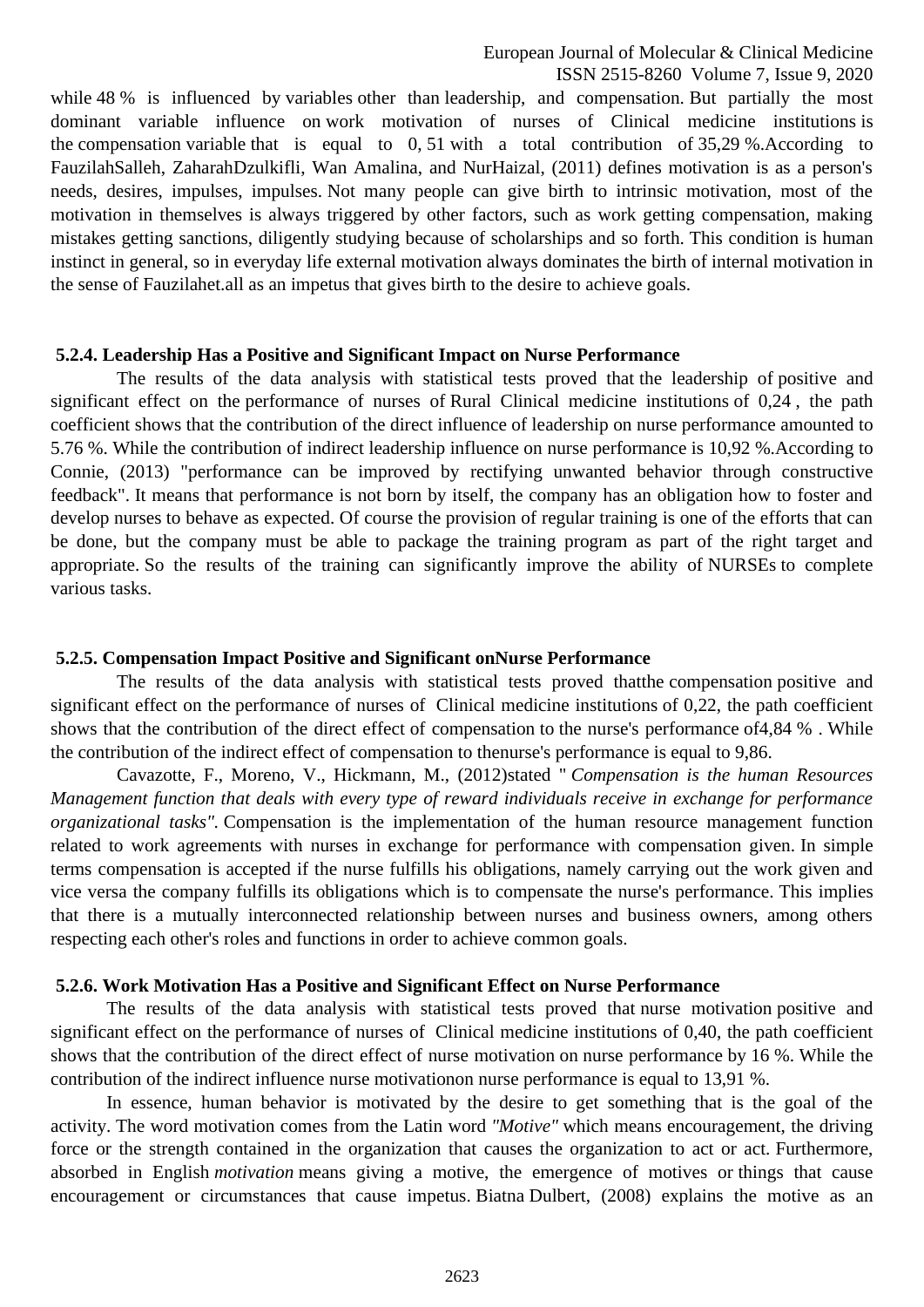encouragement of needs in nurses that need to be met so that the nurse can adjust to his environment, while motivation is a condition that can move nyrses to be able to achieve the goals of their motives.

# **5.2.7. Leadership , Compensation and Work Motivation Together have a Positive and Significant Effect on Nurse Performance**

The results of data analysis with statistical tests state that leadership, compensation and work motivation together have a positive and significant effect on nurse performance , with large contributions jointly amounting to 61 %, while 39 % are influenced by variables other than leadership, compensation and work motivation . But partially the most dominant variable influence on the performance of nurses of Clinical medicine institutions is nurse motivation variable that is equal to 0,40 with a total contribution of 29,91 %.

Cavazotte, F., Moreno, V., Hickmann, M., (2012) defines leadership of a process of social influence ( *a social influence proces s to influence people to Achieve a common goal* ). This opinion has a very comprehensive explanation, that leadership is not a power, position or rank that is able to control people to do what they want, but leadership is a good attitude, exemplary behavior, polite speech, broad thinking, being flexible and wise in making decisions. Thus leadership is oriented to the environment, how nurses, how patients, how society, how business owners and so forth in achieving a common goal that is welfare. Therefore the leader will not talk about personal, materialistic or command matters, instead he will invite everyone to realize what must be done and what is a good way to achieve a common goal.

Ayesha Aslam, AmnaGhaffar, TahleelTalha, and HinaMushtaq, (2015) argue that leadership is a social interaction between leaders and followers , in social interaction both parties can give each other the freedom to use their power to achieve the goals of the social system and personal goals of each. According to this opinion that leadership in fact puts forward the democratic aspect, in which there are elements of freedom in expressing the ability and expertise in achieving goals.

# **VI. CONCLUSION**

The results of the study pointed to k 's that if the leadership with managerial capabilitiesand compensationwith financial compensation were able to put together and the synergy it will be able to provide a positive and significant impact on increasing nurse motivation, especially in the dimension of growth in the Rural Clinical medicine institution. Based on these findings, managerial implications that can be applied to optimize nurse work motivation by increasing compensation by taking into account the most dominant dimension, namely the financial compensation dimension, so that Clinical medicine institutions must be able to maintain especially at the level of the amount of money transportation received, and still be able to maintain the high level of the level of the amount of salary received, the amount of incentives received, the amount of bonus received, the amount of meal allowance received, the amount of overtime benefits, the amount of job allowance, the amount of holiday allowances, the amount of health benefits, pension benefits, and the amount of annual leave benefits.

The results showed that if leadership with managerial skills, compensation with financial compensation, and work motivation with growth dimensions on nurses were able to be integrated and synergized, they would be able to provide a positive and significant effect on improving nurse performance, especially in the quantity of work at Clinical medicine institutions, both at the level of speed of completion of work beyond the standard time, also at the level of work results that are in accordance with the targets set and the suitability of work results with the allocation of time in completing work. Based on these findings, managerial implications that can be applied Clinical medicine institutions to optimize nurse performance by increasing nurse motivation to pay attention to the most dominant dimension, namely growth dimensions, so that Clinical medicine institutions should be able to maintain the motivation of its nurses in terms of level of recognition for the work, as well as reward high performance level, engagement in work, kesesuaia n work with work ability, and development potential. The most dominant variable affecting nurse performance directly is the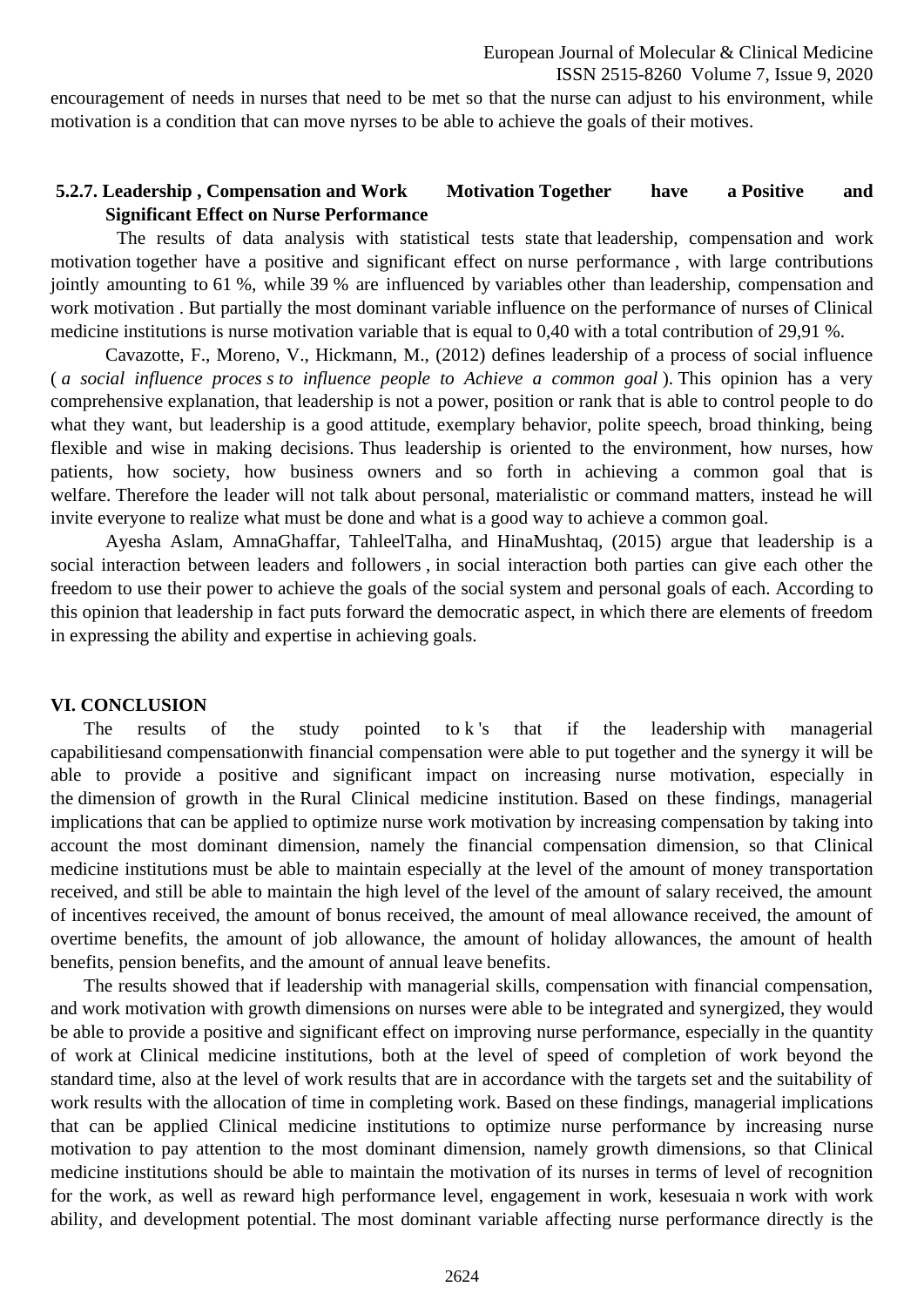compensation variable. While the role of work motivation variables is as *full mediating* for leadership variables and compensation for nurse performance.

#### **REFERENCE**

- 1) Abdul Hameed, Muhammad Ramzan, Hafiz M. KashifZubair, Ghazanfar Ali, and Muhammad Arslan, (2014), Impact of Compensation on NURSE Performance (Empirical Evidence from the Clinical medicine institution Sector of Pakistan) *. International Journal of Business and Social Science Vol. 5 No. 2.*
- 2) AgungWidhiKurniawan, (2012), The Effect of Leadership and Human Resource Development on Job Satisfaction, Work Motivation and NURSE Performance at SULSELBAR Clinical medicine institution *, Equity; Journal of Economics and Finance, Achealthyation No. 80 / DIKTI / Kep / 2012. ISSN 1411-0393*
- 3) AndiAfrizal, (2012), The Effect of Leadership Style on Work Motivation and Job Satisfaction and Its Impact on NURSE Performance (BMT BinaIhsanulFikri Yogyakarta case study), *Indonesian Sharia Economics Journal, Vol. V, No. 2, December 2015 / 1436H* .
- 4) ArifPartonoPrasetio, SyahrizalSiregar, and BachruddinSalehLuturlean, (2015), The Effect of Leadership Towards NURSE Performance in The Human Resources Department at The PLN West Java and WEST JAVA Distribution Office, *International Journal of Basic and Applied Sciences, 4 (1 ) 149-155*
- 5) Ayesha Aslam, AmnaGhaffar, TahleelTalha, and HinaMushtaq, (2015). Impact Of Compensation And Reward System On The Performance Of An Organization: An Empirical Study InClinical medicine institution Sector Of Pakistan. *European Journal of Business and Social Sciences, Vol. 4, No. 08, PP*
- 6) Biatna Dulbert, (2008), Analysis of Leadership Style Factors in Work Ethic Factors in Organizational Performance that Has Implemented SNI 19–90001–2001, *Journal of Standardization Vol. 9. 2008.319 - 325.*
- 7) Cavazotte, F., Moreno, V., Hickmann, M., (2012), Effects of Leader Intelligence, Personality and Emotional Intelligence on Transformational Leadership and Managerial Performance, *The Leadership Quarterly, Vol 23, pp. 443 - 455.*
- 8) Connie, (2013), *The* Influence of Professional Competence, Work Motivation, and Innovation on The Performance of Physics Teachers *, 2nd International Seminar on Quality and Affordable Education (ISQAE 2013).*
- 9) Emmanuel Akanpaadgi, Matthew Valogo, and Christopher Akaligang, (2014), An Assessment of the Effects of Leadership on the Motivation of NURSEs towards the Achievement of Organizational Goals: A Case Study of the CLINICAL MEDICINE INSTITUTION in the Bolgatanga Municipality, *European Journal of Business and Management, ISSN 2222-1905 (Paper) ISSN 2222- 2839 Vol.6, No.24*
- 10) Erwin Dinata, YohanesOemar and Machasin, (2014), The Effect of Leadership and Compensation on the Performance of Field Counseling Officers (PPL) in the Siak District Food and *Discharge Management* Implementing Agency, *Journal of Business Management, Vol. VI, No. 2, May 2014.*
- 11) FauzilahSalleh, ZaharahDzulkifli, Wan Amalina, and NurHaizal, (2011), The Effect of Motivation on Job Performance of State Government NURSEs in Malaysia, *International Journal of Humanities and Social Science Vol 1 No 4*
- 12) Ficke H. Rawung, (2013), The Effect of Leadership on The Work Motivation of Higher Education Administration NURSEs (Study at Manado State University), *IOSR Journal of Business and Management (IOSR-JBM), ISSN: 2278-487X, Volume 15 , Issue 1 (Nov. - Dec. 2013), PP 28-33*
- 13) Haryono , (2007) , Statistics for Business and Industry, Handout Subjects Business and Industrial Statistics *, Master M anagement of Technology, ITS , Surabaya* .
- 14) HashimZameer, Shehzad Ali, WaqarNisar, and Muhammad Amir, (2014), The Impact of the Motivation on the NURSE's Performance in Beverage Industry of Pakistan, *International Journal of Academic Research in Accounting, Finance and Management Sciences Vol. 4, No.1, pp. 293–298 E-ISSN: 2225-8329, P-ISSN: 2308-0337*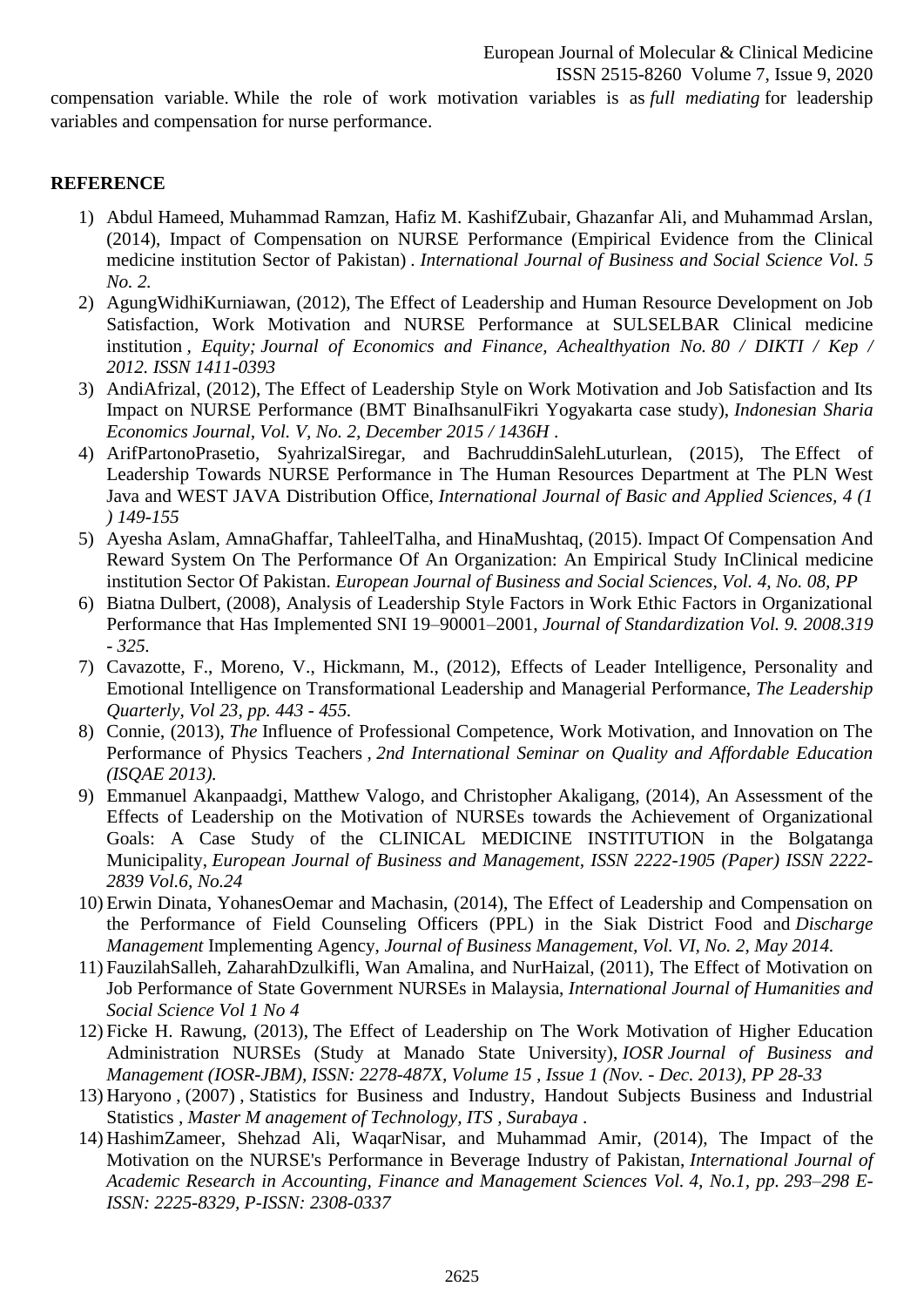- 15) IbojoBolanleOdunlami and Asabi Oludele Matthew, (2014), Compensation Management and NURSEs Performance in the Manufacturing Sector, A Case Study of a Reputable Organization in the Food and Beverage Industry, *International Journal of Managerial Studies and Research (IJMSR) Volume 2, Issue 9, PP 108-117 ISSN 2349-0330 (Print) & ISSN 2349-0349*
- 16) IrumShahzadi, Ayesha Javed, Syed ShahzaibPirzada, ShaguftaNasreen, and Farida Khanam, (2014), Impact of NURSE Motivation on NURSE Performance. *European Journal of Business and Management ISSN 2222-1905 (Paper) ISSN 2222-2839, Vol.6, No.23*
- 17) I GedeAgusAry Dharma, (2013), The Effect of Leadership and Compensation on the NURSE's Spirit and NURSE Performance at PT. United Indobali Denpasar, *E-Journal Management at Udayana University, (5), Vol. 2. n. 1. January 2013, ISSN 2302-8912*
- 18) KadekArySetiawan and Ni WayanMujiati, (2016), The Effect of Leadership Style and Compensation on NURSE Performance of PT. Astra Honda Nusa DuaBadung Regency, *E-Journal Management at Udayana University, Vol. 5, No. 12, 2016: 7956-7983, ISSN 2302-8912* .
- 19) Mappamiring , (2015) , Effect of Cultural Organization, Leadership and Motivation of Work on the Performance of NURSEs (Studies in Islamic Clinical medicine institution in Makassar) , *International Journal of Academic Research in Business and Social Sciences, Vol. 5, No. 12 , ISSN: 2222-6990 .*
- 20) Mahmood, Iqbal and Samsaa, 2014, The Relationship between Role Ambiguity, Competency and Person-Job Fit with the Job Performance of NURSEs in the Service Sector SMEs in Malaysia. *Business Management Dynamics, Vol.1, No.2* .
- 21) Marwansyah and YohanesOemar, (2015), The Effect of Leadership and Compensation on Work Motivation and Its Impact on the Performance of NURSEs of PT. OCBC NISP, Tbk., PekanBaru Branch, *Journal of Management Box Vol. VII, No. 2, 2 May 2015*
- 22) Masud Ibrahim and Veronica AduBrobbey, (2015), Impact Of Motivation On NURSE Performance The Case Of Selected Micro Finance Companies In Ghana, *International Journal of Economics, Commerce and Management United Kingdom Vol. III, Issue 11, ISSN 2348 0386*
- 23) Mohammed OwaisQureshi and Syed RumaiyaSajjad , (2015) , An Empirical Analysis of the Impact of Compensation on Job Performance and Work-Family Conflicts in the Kingdom of Saudi Arabia - "A Correlation Model" , *European Scientific Journal Edition Vol. 11, No.4 ISSN: 1857 - 7881 (Print) e - ISSN 1857- 7431.*
- 24) Muhamad Rizal, M. SyafiieIdrus, Djumahir and RahayuMintarti, (2014), Effect of Compensation on Motivation, Organizational Commitment and NURSE Performance - Studies at Local Revenue Management in Kendari City *, International Journal of Business and Management Invention, ISSN 2319 - 8028 , Vol.3, PP 64-79.*
- 25) Muhammad Sulthan, HariSusanto and SendangNurseta, (2013), The Effect of Leadership and Compensation on Performance Through Increasing Work Discipline in NURSEs at the Production Section GenthongGatri Semarang, *Diponegoro Journal of Social Politics, 2013, p. 1-9*
- 26) MumuhMulyana, (2015), Performance Evaluation and Development of PRIVATEClinical medicine institutionNURSEs in WEST JAVA Province, Department of Management of the Bogor Institute of Agriculture Graduate School.
- 27) NegashRijalu, ShimelisZewude and RetaMegersa, (2014), The Effect of Compensation on NURSEs Motivation: In Jimma University Academic Staff, *Journal of Business Management and Accounts ISSN 2315-6899, Vol. 3*
- 28) Ninda and DadangIskandar, (2015), The Effect of Transformational Leadership on Work Motivation (Case Study: NURSE Human Capital Center (HCC) of PT. Telkom Japati Bandung), *[e-Proceeding of](https://translate.google.com/translate?hl=en&prev=_t&sl=id&tl=en&u=https://openlibrary.telkomuniversity.ac.id/home/epublication/id/43.html)  [Management](https://translate.google.com/translate?hl=en&prev=_t&sl=id&tl=en&u=https://openlibrary.telkomuniversity.ac.id/home/epublication/id/43.html)* [: Vol.](https://translate.google.com/translate?hl=en&prev=_t&sl=id&tl=en&u=https://openlibrary.telkomuniversity.ac.id/home/epublication/id/43.html) [2, No.](https://translate.google.com/translate?hl=en&prev=_t&sl=id&tl=en&u=https://openlibrary.telkomuniversity.ac.id/home/epublication/id/43.html) [2, August 2015](https://translate.google.com/translate?hl=en&prev=_t&sl=id&tl=en&u=https://openlibrary.telkomuniversity.ac.id/home/epublication/id/43.html) . ISSN 2355-9357.
- 29) Reni, (2015), The Effect of Leadership on NURSE Motivation at UD. Surya Phone in Samarinda, *e-Journal of Business Administration, 2015, 3 (4): 966-978, ISSN2355-5408.*
- 30) RijaluNegash, ShimelisZewude, and RetaMegersa, (2014), The Effect of Compensation on NURSEs Motivation: In Jimma University Academic Staff, *Basic Research Journal of Business Management and Accounts, ISSN 2315-6899, Vol. 3 (2) pp. 17-27.*
- 31) Sheila WambuiNjoroge&JosephatKwasira, (2015), Influence of Compensation and Reward on Performance of NURSEs at Nakuru County Government, *IOSR Journal of Business and Management (IOSR-JBM) e-ISSN: 2278-487X, p-ISSN: 2319- 7668. Volume 17, Issue 11 .Ver. I, PP 87-93.*